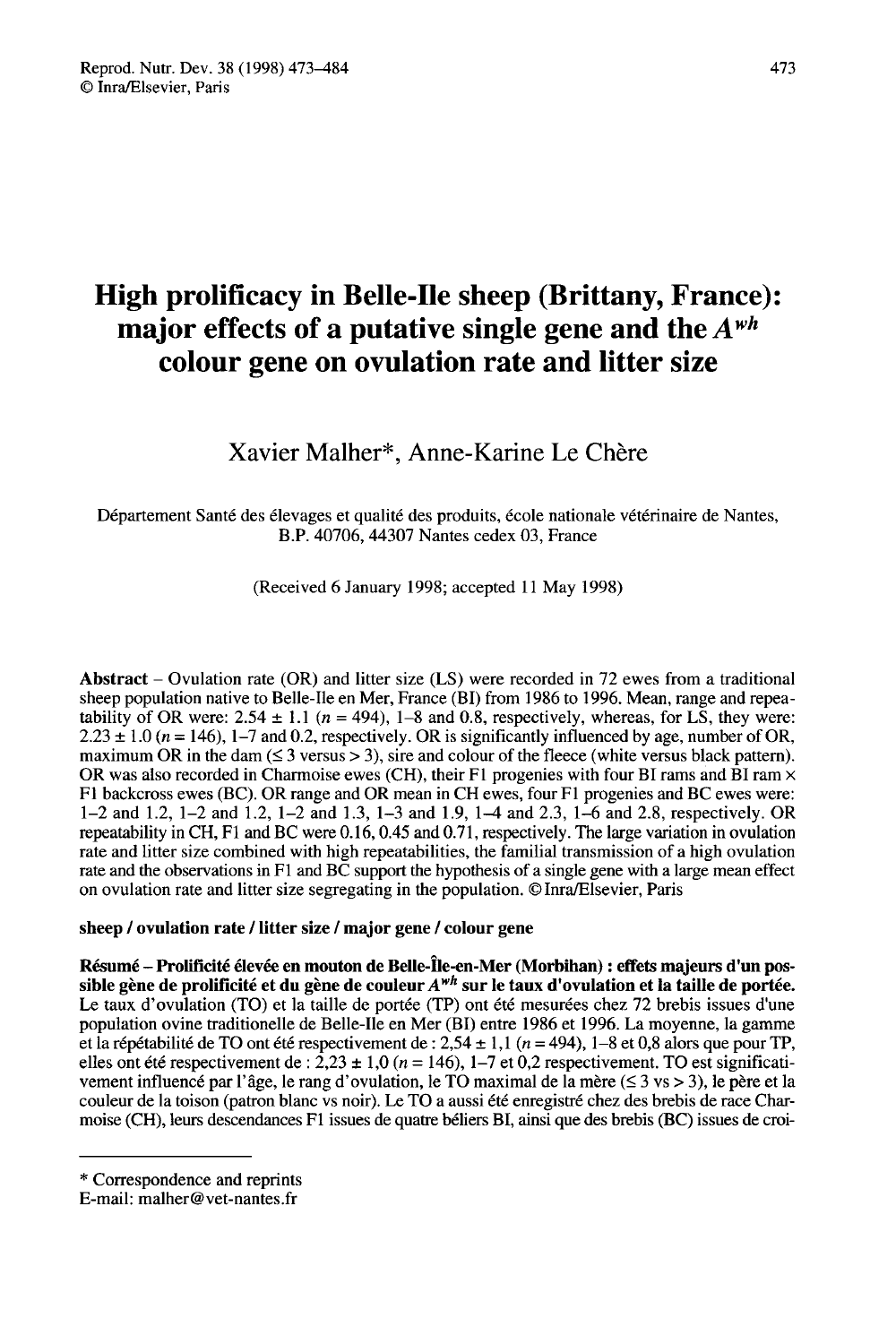sement en retour entre brebis F1 et un bélier BI. La gamme de TO et le TO moyen chez les brebis CH ont été respectivement : 1-2 et 1,2 ; successivement pour chacune des quatre descendances F1 respectivement : :l-2 et 1,2 ; 1-2 et 1,3 ; 1-3 et 1,9 ; 1-4 et 2,3 et pour les brebis BC respectivement : 1-6 et 2,8. La répétabilité du TO était de 0,16 chez les brebis CH, 0,45 chez les brebis F1 et 0,71 chez les brebis BC. L'étendue des gammes de variations de TO et de TP combinée à leur forte répétabilité, le caractère familial de la transmission d'un TO élevé et les observations dans les croisements FI et BC militent en faveur de l'hypothèse d'un gène majeur ségrégeant dans cette population et ayant un effet important sur la taille de portée et le taux d'ovulation. © Inra/Elsevier, Paris

ovin / taille de portée / taux d'ovulation / gène de coloration / gène majeur

# 1. INTRODUCTION

Natural high ovulation rate and litter size in sheep are commonly related to two genetic determinants.

On the one hand, in Booroola sheep, Piper and Bindon [30] reported that a single gene had a large effect on prolificacy. Since then, several other breeds have been reported to present similar major genes: Icelandic sheep [18], Cambridge sheep [16], Javanese sheep [5], Creole sheep [23], Oluska sheep [27], Romney sheep [6], Cambridge and Beclare breeds [ 15]. Their effects have generally been considered as additive, except for Romney sheep where Davis et al. [7, 8] have reported that the Inverdale prolificacy gene is located on the X chromosome and is associated with infertility in homozygous carrier ewes.

On the other hand, the high prolificacy exhibited by some other breeds, such as Romanov [9], Finnish [24] or D'Man [20] breeds, is the result of a long-term selection with gradual accumulation of favourable genes with small effects.

A traditional sheep population reared in small family flocks was described on the island of Belle-Ile en Mer (Morbihan district, Brittany, France) [25]. Morphological and reproductive traits, i.e. poor conformation, coarse black or white fleece, frequent triplets and quadruplets in some ewes distinguished these sheep from the others on the island.

These sheep are probably the surviving descendants of a population called 'Race de Deux', i.e. 'Twin Breed', located in the continental part of the Morbihan district [10]. Unlike the surrounding sheep populations of Brittany at the end of the l9th century, ewes of this population frequently lambed twins (as the name implies), and sometimes triplets. They were reared in small flocks of three or four ewes because of local regulations [19]. This small-flock sheep farming tradition could have promoted (and preserved) a higher prolificacy through both previously described genetic mechanisms, arguing therefore for further research.

Heuzé [17] reported a specific origin to that population, i.e. the importation of prolific 'Flandrine' ewes (Dutch origin) to Morbihan in 1760. Thomas Corneille (cited by Magne [22]) reported the ability of Flandrine ewes to have usually three lambs and sometimes four, five, six or occasionally seven lambs per litter.

In 1985, interviews of 16 owners were conducted about the careers of their ewes. According to their declarations, the mean litter size was estimated to be 2.16 ( $n = 226$ ); 32 % of the litters were triplets or higher. In a longitudinal survey conducted for three successive lambing periods (1986-1988), mean litter size was 2.0 in 170 litters (26 litters from ewe lambs), with 20 % of litters being triplets or higher.

The transmission of a higher prolificacy was noted to affect more specifically some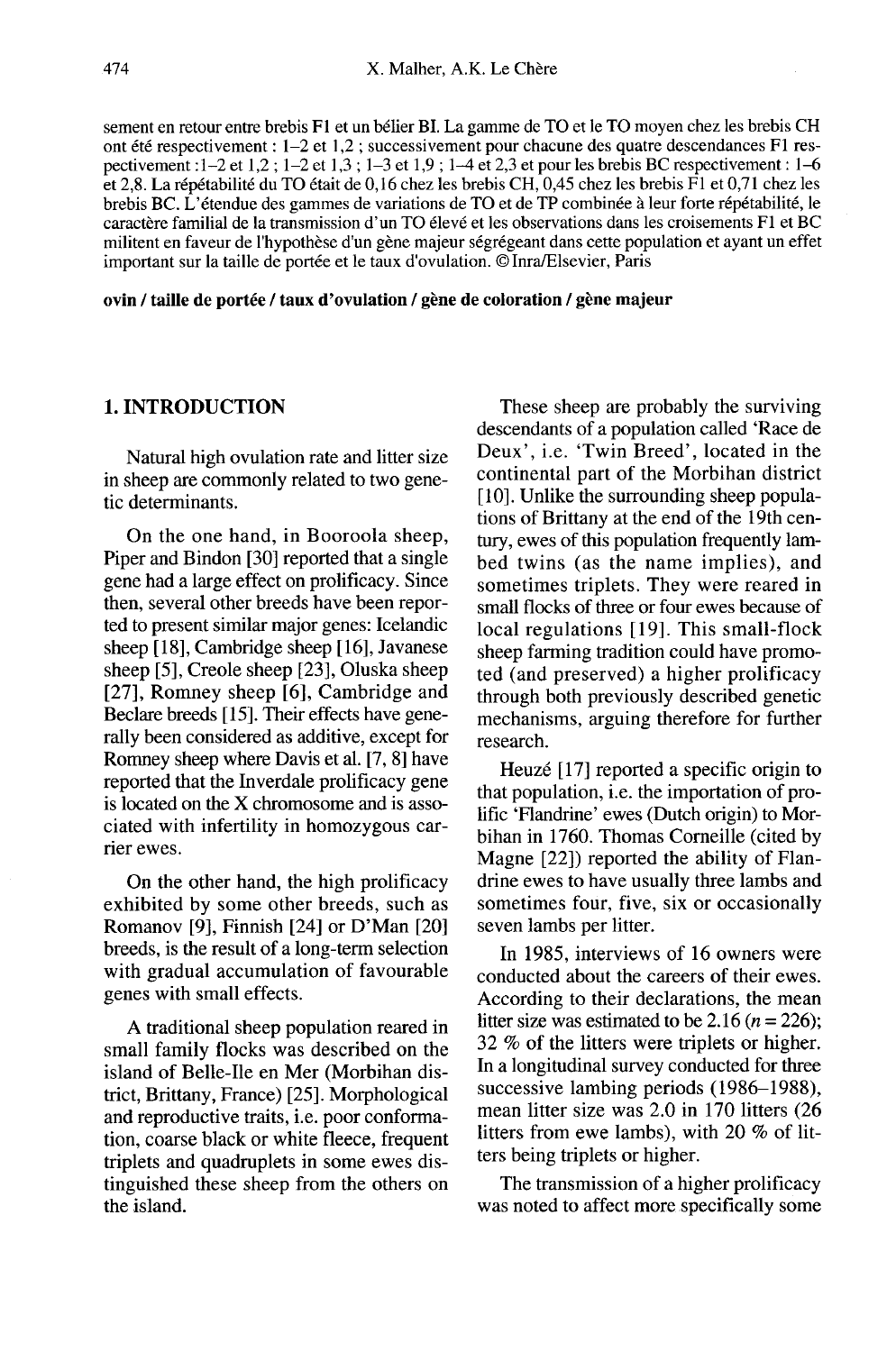families where high litter size was repetitive in affected ewes. Looking for possible environmental or chemical enhancing factors of litter size, it was observed that the feeding conditions were poor, specially without any flushing diet, and that no artificial treatments (like intra-vaginal progestagen pessaries, combined with PMSG at pessary removal) were used. Moreover, the ewes were bred in small units, therefore promoting inbreeding, which is supposed to depress fecundity.

Together with previously described historical observations, these characteristics argue for further investigation into the presence of a putative gene influencing ovulation rate in this population of sheep. Therefore the objective of this study is to describe the prolificacy of this traditional population and investigate the possibility of a major gene influencing ovulation rate.

#### 2. MATERIALS AND METHOD

An experimental flock consisting of three ewes (C, F and G), three ewe lambs (D, E and H) and two rams (R1 and R2) has been established since 1986 at the Veterinary School of Nantes to assess the reproductive traits in this population of sheep. In 1988, three more ewes (A, B and I) and one ram (R4) were added to the flock. All the foundation animals came from the same flock and are therefore supposed to be related, except two ewes (Dam A and F) from a different origin. The ewes B, C and I were 3-4 years old and A, F and G were more than 6 years old when entering the flock.

The number of ewe lambs (with at least one coelioscopy) born in 1987, 88, 89, 90, 91 and 92 were  $3, 11, 6, 10, 11$  and  $24$ , respectively. Ewe lambs were first mated in their second breeding season, at the age of 18-20 months. All female progeny were kept, resulting in 92 registered females in autumn 1993. Sixty ewes had at least one lambing at the Veterinary School. Four additional rams originating from the ewes exhibiting the highest ovulation rate were kept for reproduction. Ovulation rate (OR) was assessed by coelioscopy [28] 4-7 days after ovulation.

To obtain a sufficient number of ewe lambs from each ram, a different ram was used each year: R1 in 1986, R2 in 1987, R4 in 1988. However, R5 was used in 1989, 1990 and 1991. A varying number of coelioscopies were carried out until 1989, depending on the onset of the breeding season. From October 1989, ewe lambs born in the spring of the previous year (aged 18-20 months) had three coelioscopies (two before mating and one afterwards), whereas adults had two (one before mating and one afterwards). Ewe lambs born in the spring were assessed as to whether puberty onset occurred during the observation period of the other females.

Belle-Ile (BI) rams were also used in crossing with Charmoise (Ch) ewes. Prolificacy of the Charmoise breed is low, averaging about 122 % in adult ewes (UPRA Charmoise, cited by Perret [29]).

Statistical analysis were performed using Statview 4.0 software (Abacus Concept [1]) and SAS 6.11 [32]. Repeatability estimates (and their standard deviations) were obtained for ovulation rate and litter size by inter-class and intra-class correlations according to the methods described by Turner and Young [33] using mixed models to obtain between and within ewe components of variance. The data set used for the calculation was limited to OR from ewes of  $\leq$  5 years of age and at least two records and a maximum of three records per year, resulting in 415 records from 64 ewes.

A general linear model was performed to estimate the effect of different factors on ovulation rate and litter size. Because of the small number of offspring per dam, the genetic effect of the dam was indirectly accounted through a classification in two classes, based on its maximum ovulation rate record: three or less than three for the first class and four or more for the second. For this classification, at least five records were available for each ewe (except for ewes A and I on which only two ovulation and one litter size records were available). As two colour patterns (black and white) existed in the flock and because the white fleece dominant colour gene is known to depress fecundity [18], colour was considered in the model although it was not recorded on every ewe.

Finally, the model for ovulation rate was tested for fixed effects of age, coelioscopy number, vear, sire, maximum OR in the dam, colour pattern and interactions of colour  $\times$  maximum OR in the dam and colour  $\times$  sire interaction. The general linear model for litter size used the same variables, except the coelioscopy number variable. The number of records used in the ana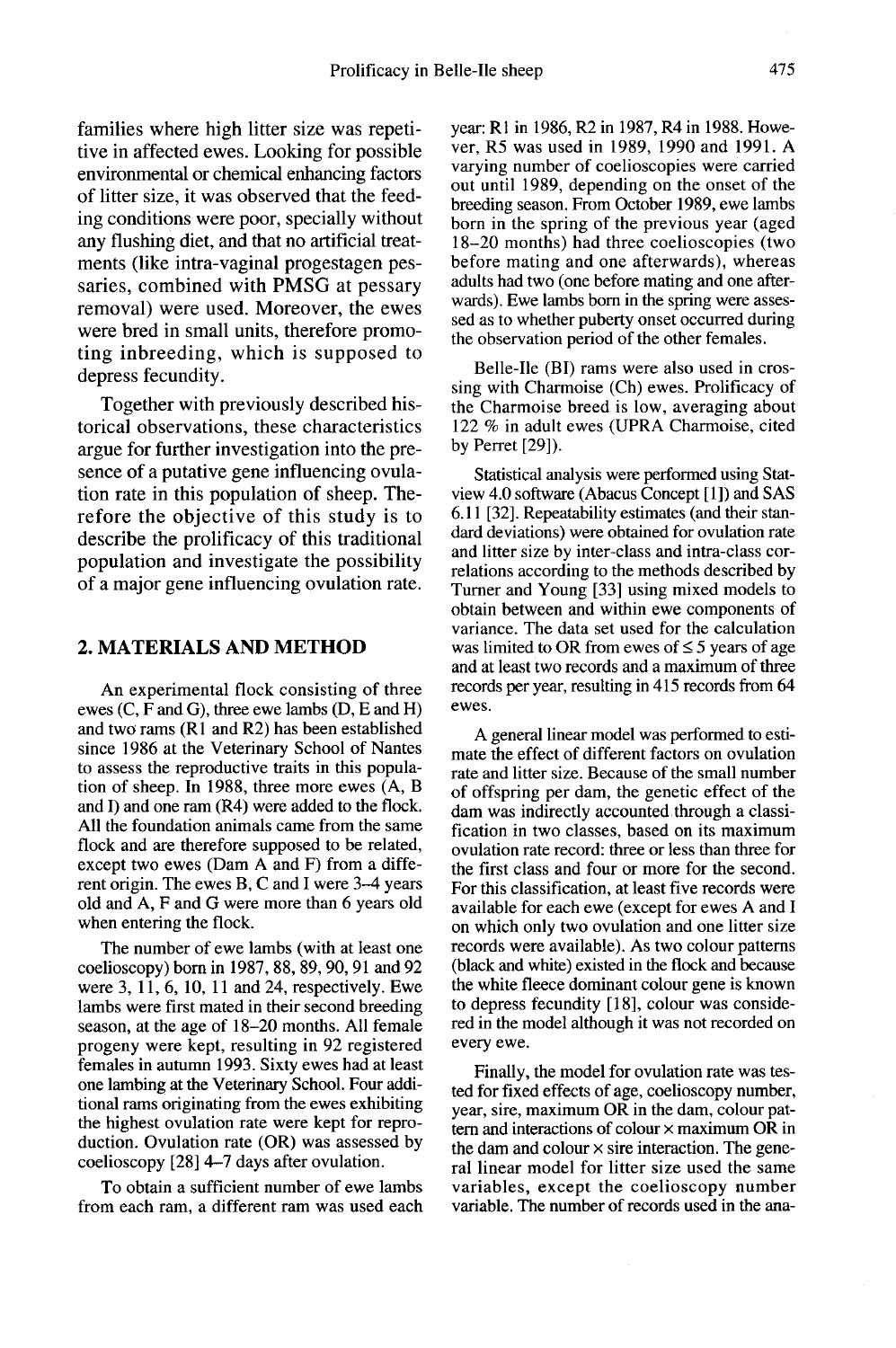lysis were 362 for ovulation rate (from 54 ewes) and 90 for litter size (from 49 ewes).

Considering the possibility of a major gene influencing the ovulation rate in this population, a segregation criterion was being looked for. In the absence of any standard population, an analysis of the pedigrees and observations of purebred and crossbred progeny performances was implemented in order to propose a typing of the rams (carrier/non-carrier).

#### 3. RESULTS

## 3.1. Ovulation rate

Mean ovulation rate in 494 records (72 ewes, 2 to 17 records each) was  $2.54 \pm 1.1$ (ranged from 1 to 8). The percentage of ovulation rate of one, two, three, four, five and six or more was 12.7, 43.5, 33.4, 7.2, 4.4 and 2.8, respectively. At the individual level, the mean ovulation rate averaged  $2.60 \pm 1.0$ <br>in ewes with at least three records and aged  $\geq$  18 months (n = 69). Its frequency distribution is given in *figure 1*.

Mean ovulation rates are given in table I. Ovulation rate at first parity (2.2) was lower than at later parities  $(2.5)$  (ANOVA,  $P < 0.05$ ). Ovulation rate increased significantly with<br>time of season during the second breeding season (paired comparison,  $P < 0.02$ ). Estimated intra-year and between-year repeatabilities of ovulation rate were, respectively,  $0.79 \pm 0.04$  and  $0.70 \pm 0.05$  in 64 ewes  $(n = 415)$ .

In the model (table II,  $R^2 = 0.31$ ), significant effects were found for age, coelioscopy number, sire, maximum OR in the dam, colour pattern and interaction of colour  $\times$  maximum OR in the dam, whereas year effect and colour  $\times$  sire interaction were found to be non-significant. Colour  $\times$  sire interaction was deleted from the model, but not year effect.

Considering genetic factors, the effects of sire and maximum OR in the dam were significant and large as estimated by the model: the difference in LS means was up to 1.2 between progenies of R4 and R1 and almost 0.5 between ewes from the two different classes of maximum ovulation rate in the dam. White colour gene appeared to depress ovulation rate  $(-0.45)$  in white compared to black ewes. Dam effect and colour effect showed an interaction: the upper class of dam ovulation rate had a strong effect on ovulation rate in black ewes (+ 0.9 compared to lower class), but had no effect in white ewes.

Because of long careers, some ewes contributed for a quite larger number of ovulation rates compared with others in the data set. To reduce their weight, the model was calculated on a subdataset ( $n = 306$  versus



**Figure 1.** Distribution of individual mean ovulation rate ( $n = 69$  ewes, at least three records per ewe) and individual mean litter size in Belle-Ile ewes ( $n = 45$ , at least two records per ewe).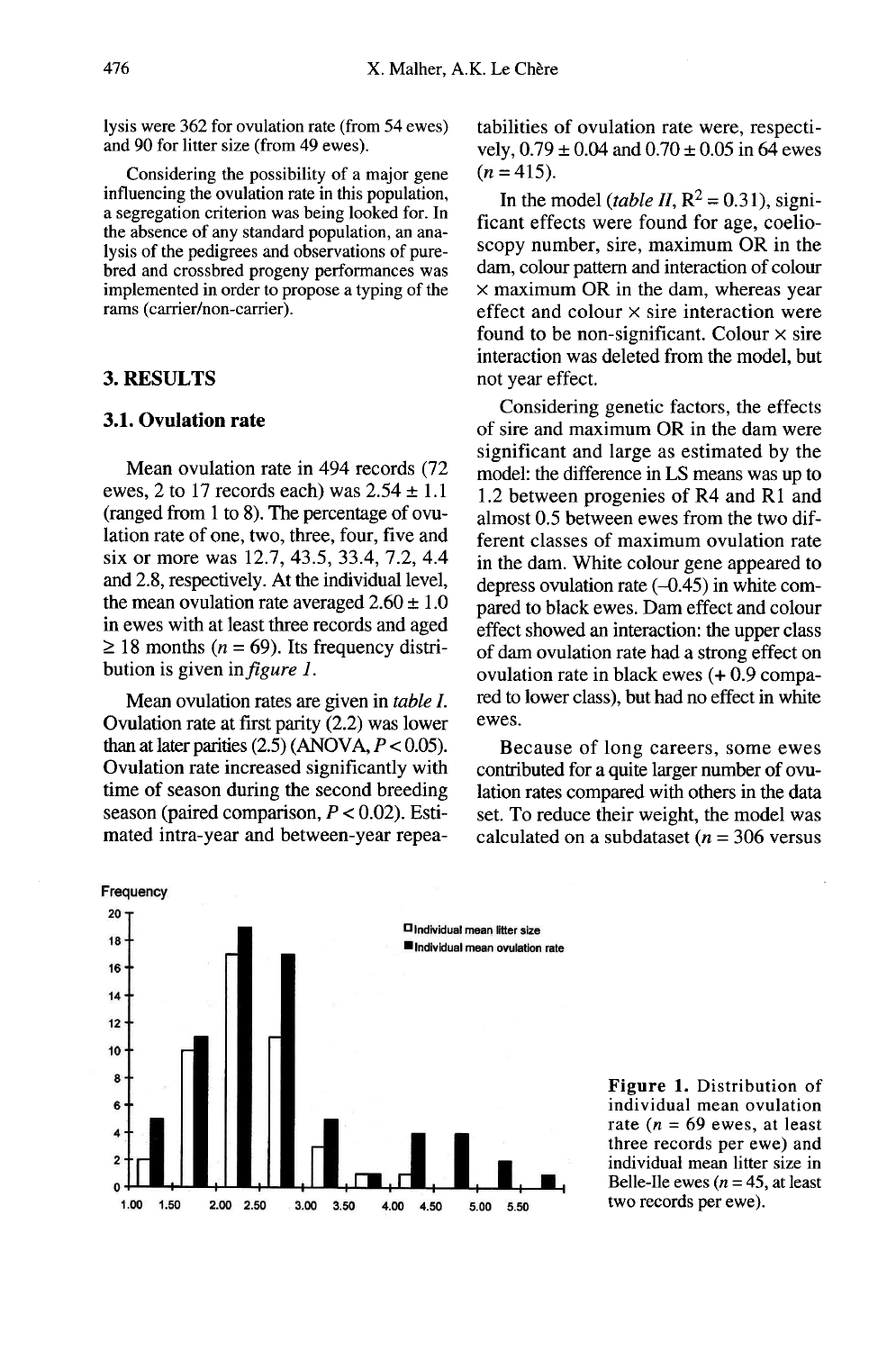|              |                  |             |                   | Ovulation rate                                 |                              |                    |                                               |                        |                          | Litter size       |              |                |
|--------------|------------------|-------------|-------------------|------------------------------------------------|------------------------------|--------------------|-----------------------------------------------|------------------------|--------------------------|-------------------|--------------|----------------|
|              |                  |             |                   |                                                | Age et coelioscopy in months |                    |                                               |                        |                          | Age at lambing, y |              |                |
| Coelioscopy  | $\mathbf{r}$     |             |                   | $\mathbf{z}$                                   |                              |                    | 32                                            |                        | $\frac{4}{4}$            | $\mathbf{c}$      | $\mathbf{c}$ | $\overline{a}$ |
| number       | lst              |             | 1st               |                                                | 3rd                          | lst                |                                               | lst                    |                          |                   |              |                |
| Mean<br>s.d. |                  |             |                   |                                                | $2.7$<br>1.4                 | 2.6                |                                               |                        |                          |                   |              |                |
|              | $\frac{21}{0.9}$ | 300000      | $\frac{2.1}{0.9}$ | $\frac{25}{21}$ $\frac{11}{25}$ $\frac{16}{5}$ |                              | $1.2 \overline{5}$ | $\frac{1}{2}$ 7 $\frac{1}{2}$ 9 $\frac{4}{3}$ | $2.9$<br>$0.8$<br>$48$ | 788085                   | $2.8$<br>$48$     | $2.5$ $8.5$  | $2.6$ $8.2$    |
|              | 75               |             |                   |                                                | $\overline{6}$               |                    |                                               |                        |                          |                   |              |                |
| Vlean diff.  |                  | I           | $0.34$<br>$0.001$ | $\frac{0.23}{0.015}$                           |                              |                    | ļ                                             |                        | I                        | 0.07              |              | 0.17<br>0.18   |
| P value      |                  | $\mathbf i$ |                   |                                                |                              |                    | $\overline{\phantom{a}}$                      |                        | $\overline{\phantom{a}}$ |                   |              |                |

Table I. Mean ovulation rate, mean litter size in Belle-Ile ewes.

 $n = 362$ ) limited to a maximum of three records per ewe and per year until the maximum age of three. The model gave the same pattern as that of the original data set.

A model built on a larger data set  $(n = 427)$ but not including a colour parameter, presented a very similar pattern for the respective effects of age, coelioscopy number, year, sire and maximum ovulation rate in the dam.

# 3.2. Ovulation rate of Belle-Ile first and back crosses

The number of coelioscopies and the age of ewes in which they were performed, for 19 Ch, 31 F1 and 14 back-cross  $(F1 \times BI)$ ewes, are presented in table III, as well as the sire identity and the mean and range of ovulation rate. Only Fl ewes sired by R3 and R5 were back-crossed with ram R5.

Estimations of ovulation rate repeatability were  $0.16 \pm 0.12$  in 18 Charmoise ewes ( $n = 74$ ),  $0.45 \pm 0.10$  in 31 F1 ewes ( $n = 153$ ) and  $0.71 \pm 0.11$  in 14 F2 ewes ( $n =$ 73). Due to unbalanced Fl ewe records in the different progenies with respect to age (table 111), an estimation of repeatability was also calculated only with the records of their second breeding period and was found to be  $0.58 \pm 0.10$  ( $n = 89$ ).

In Charmoise ewes and in R1 and R2 Fl progenies, the ovulation rate was similar in range ( $OR = 1$  or 2) and mean (1.2). Within the progeny of R3, an ovulation rate of 3 was recorded in two out of five F1 ewes. Within the progeny of R5, an ovulation rate of 4 was recorded in two out of five F1 ewes at the age of 7 months, whereas a maximum ovulation rate of 3 was only recorded in the following breeding periods. Mean ovulation rate in R3 and R5 Fl progenies was 0.9 points higher than in Charmoise dams.

In 14 back-cross ewes, seven gave an ovulation rate of 4 or more, whatever the ovulation rate of their dam. Distribution of ovulation rate in 14 backcross ewes  $(n = 73)$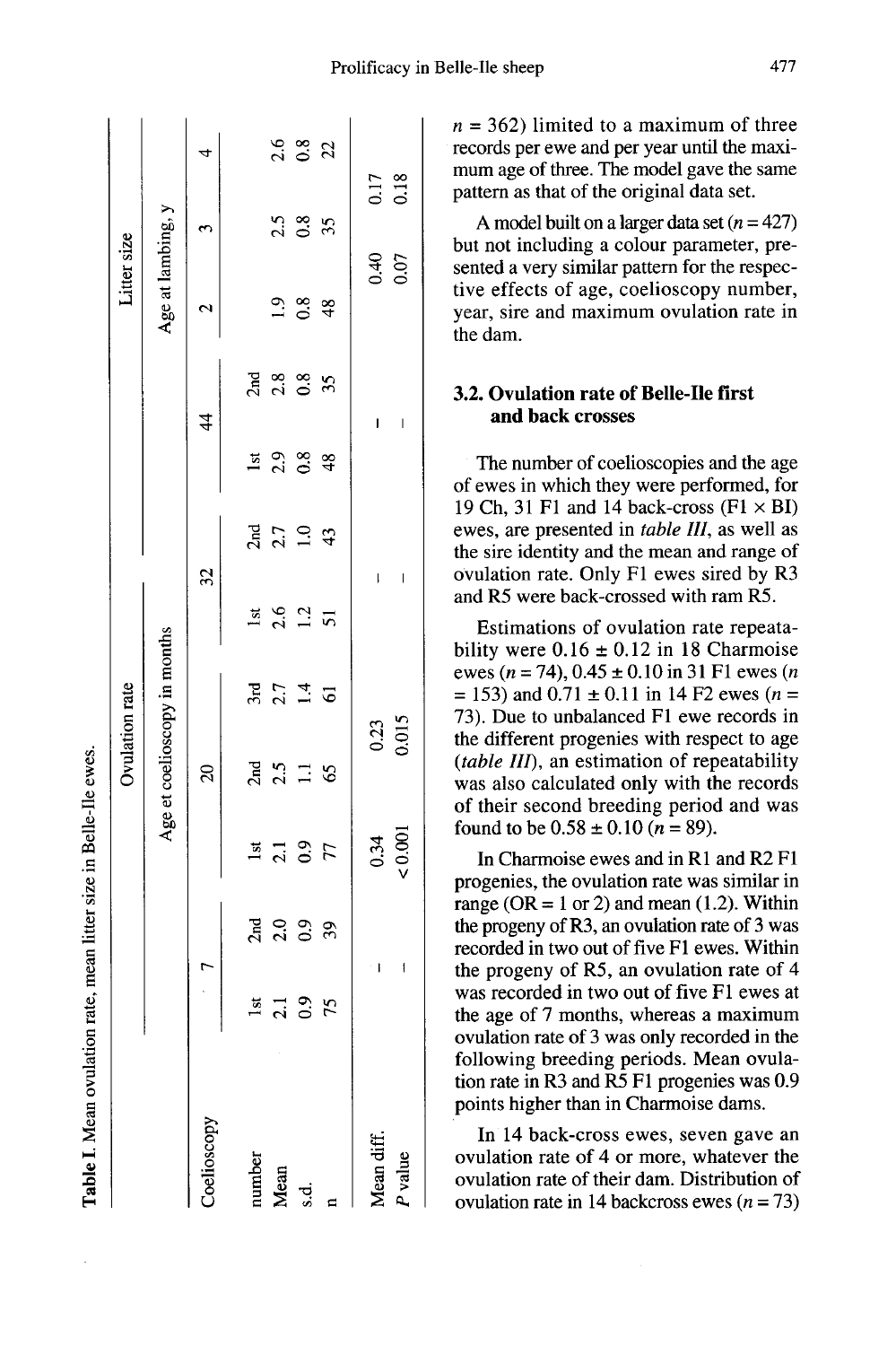| Table II. Effects of age, coelioscopy number, year, sire, maximum ovulation rate in the dam, colour              |  |
|------------------------------------------------------------------------------------------------------------------|--|
| of the fleece, interaction colour $\times$ maximum ovulation rate in the dam on ovulation rate ( $n = 362$ ) and |  |
| litter size $(n = 90)$ estimated by means and least square means using general linear models procedure.          |  |

|                                  |                               |                                        | Ovulation rate  |               |            |                             | Litter size         |                |            |
|----------------------------------|-------------------------------|----------------------------------------|-----------------|---------------|------------|-----------------------------|---------------------|----------------|------------|
| Factor                           | <b>Class</b>                  | No. of<br>records<br>definition (ewes) | Means<br>(s.d.) | L.S.<br>means | P<br>value | No. of<br>records<br>(ewes) | Mean<br>(s.d.)      | L. S.<br>means | P<br>value |
| Age (years)                      |                               |                                        |                 |               | 0.0003     |                             |                     |                | 0.1        |
|                                  | 1                             | 84 (46)                                | 2.26(0.90)      | 1.99          |            |                             |                     |                |            |
|                                  | $\overline{c}$                | 155 (53)                               | 2.65(1.07)      | 2.46          |            | 42 (42)                     | 2.0(0.9)            | 1.9            |            |
|                                  | 3                             | 70 (30)                                | 2.83(1.17)      | 2.88          |            | 27(27)                      | 2.6(0.9)            | 2.4            |            |
|                                  | >3                            | 53 (16)                                | 3.00(1.32)      | 3.20          |            |                             |                     |                |            |
|                                  | 4                             |                                        |                 |               |            | 13(13)                      | 2.6(0.9)            | 2.6            |            |
|                                  | >4                            |                                        |                 |               |            | 8(6)                        | 2.8(1.2)            | 3.0            |            |
| Coelioscopy                      |                               |                                        |                 |               | 0.02       |                             |                     |                |            |
| number in the                    | 1st                           | 154 (54)                               | 2.49(1.08)      | 2.43          |            |                             |                     |                |            |
| breeding                         | 2nd                           | 137 (54)                               | 2.75(1.15)      | 2.65          |            |                             |                     |                |            |
| season                           | >2nd                          | 71 (50)                                | 2.76(1.10)      | 2.81          |            |                             |                     |                |            |
|                                  |                               |                                        |                 |               |            |                             |                     |                |            |
| Year                             |                               |                                        |                 |               | 0.3        |                             |                     |                | 0.8        |
|                                  | 1988                          | 8(3)                                   | 1.75(0.46)      | 2.83          |            |                             |                     |                |            |
|                                  | 1989                          | 29 (13)                                | 2.00(0.65)      | 2.42          |            | 4(4)                        | 1.8(1.0)            | 2.4            |            |
|                                  | 1990                          | 59 (19)                                | 2.78(0.86)      | 2.85          |            | 8(8)                        | 1.9(0.6)            | 2.6            |            |
|                                  | 1991                          | 68 (30)                                | 2.60(1.00)      | 2.61          |            | 12(12)                      | 2.6(1.0)            | 2.9            |            |
|                                  | 1992                          | 93 (46)                                | 2.68(1.15)      | 2.62          |            | 16(16)                      | 2.3(1.0)            | 2.3            |            |
|                                  | 1993                          | 105(43)                                | 2.81(1.32)      | 2.47          |            | 23(23)                      | 2.4(0.9)            | 2.4            |            |
|                                  | 1994                          |                                        |                 |               |            | 27(27)                      | 2.4(1.0)            | 2.3            |            |
|                                  |                               |                                        |                 |               |            |                             |                     |                |            |
| Sire                             |                               |                                        |                 |               | 0.0003     |                             |                     |                | 0.7        |
|                                  | R1                            | 26(3)                                  | 2.00(0.69)      | 1.98          |            | 9(3)                        | 2.3(0.9)            | 2.5            |            |
|                                  | R <sub>2</sub>                | 45(4)                                  | 2.42 (0.58)     | 2.44          |            | 19(6)                       | 2.2(0.8)            | 2.2            |            |
|                                  | R <sub>4</sub>                | 51 (6)                                 | 3.47(1.50)      | 3.22          |            | 17(6)                       | 2.7(1.3)            | 3.5            |            |
|                                  |                               | R5 240 (41)                            | 2.58(1.04)      | 2.89          |            | 45 (31)                     | 2.2(0.9)            | 2.8            |            |
| Maximum                          |                               |                                        |                 |               | 0.0001     |                             |                     |                | 0.05       |
| <b>OR</b>                        |                               |                                        |                 |               |            |                             |                     |                |            |
| in the dam $3$ or $<$ 3 240 (34) |                               |                                        | 2.41 (0.72)     | 2.39          |            |                             | 59 (29) 2.2 (0.8)   | 2.3            |            |
|                                  | $>$ 3                         | 122(20)                                | 3.10(1.54)      | 2.87          |            |                             | $31(17)$ $2.5(1.2)$ | 2.7            |            |
| Colour                           |                               |                                        |                 |               | 0.001      |                             |                     |                | 0.2        |
|                                  |                               | black 184 (30)                         | 2.90 (1.36)     | 2.86          |            | 35 (21)                     | 2.5(1.2)            | 2.7            |            |
|                                  |                               | white 178 (24)                         | 2.38 (0.71)     | 2.41          |            | 55(25)                      | 2.2(0.8)            | 2.3            |            |
|                                  |                               |                                        |                 |               |            |                             |                     |                |            |
| Colour * maximum OR              |                               |                                        |                 |               |            |                             |                     |                |            |
| in the dam                       |                               |                                        |                 |               | 0.001      |                             |                     |                | 0.0005     |
|                                  | Black $*3$ or $<$ 3           | 91 (14)                                | 2.40(0.80)      | 2.42          |            | 17 (11)                     | 1.8(0.9)            | 2.1            |            |
|                                  | Black $* > 3$                 | 93 (15)                                | 3.39(1.60)      | 3.30          |            | 18(10)                      | 3.1(1.1)            | 3.2            |            |
|                                  | White $* 3$ or $< 3$ 149 (19) |                                        | 2.42(0.67)      | 2.37          |            | 42 (18)                     | 2.4(0.7)            | 2.5            |            |
|                                  | White $* > 3$                 | 29(6)                                  | 2.21 (0.86)     | 2.44          |            | 13(7)                       | 1.8(0.8)            | $2.2\,$        |            |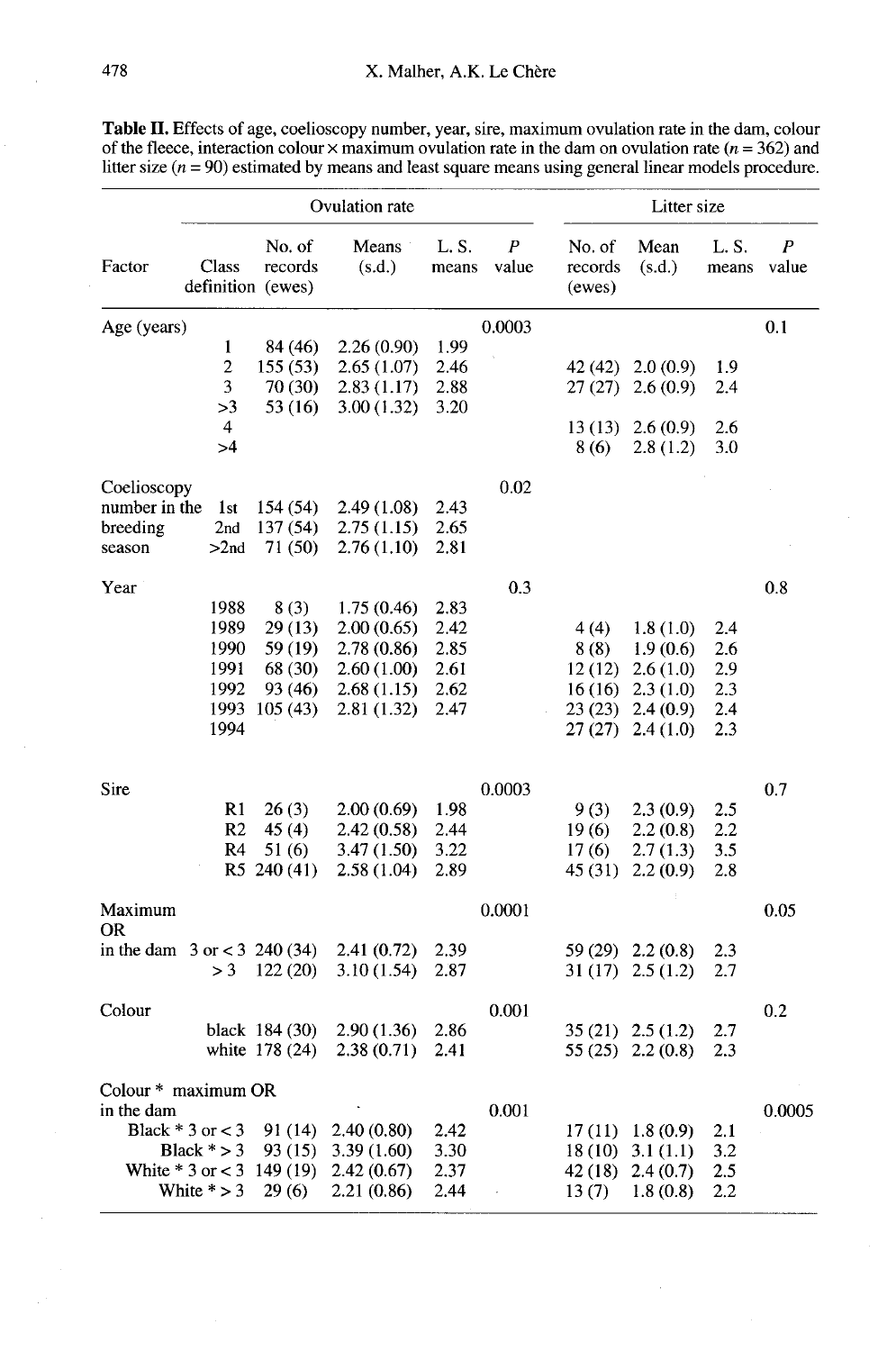Table III. Number of coelioscopies and ovulation rate in Charmoise ewes and Belle-Ile crossings.

 $\overline{1}$ 

and their mother (seven ewes,  $n = 65$ ) is given in figure 2. The range of ovulation rate (1-6) is enlarged compared to F1 range. The mean ovulation rate in R5 BC progeny was 0.7 points higher than in F1 dams.

From these results and referring to the average performance of the dams, R3 and R5 appeared to be very different from R1 and R2 for their effect on the OR of their Fl progenies and the effect of R5 on OR mean appeared to be similar, even lower, in its back-cross progeny as in its F1 progeny. These statements are integrated in the progeny analysis of rams Rl, R2, R3 and R5 here below.

## 3.3. Litter size in Belle-Ile ewes

Average litter size in 126 records (60 ewes, 1-5 records each) was  $2.23 \pm 1.0$  (ranged from 1 to 7). The percentage of single, twin and triplet/more litters was 24.0, 39.7 and 36.3 %, respectively. At individual level, the mean litter size averaged  $2.19 \pm 0.62$  in ewes with at least two records ( $n = 45$ ). Its frequency distribution is given in figure 1.

Mean litter size at successive lambings is given in table I. The estimate of repeatability was  $0.22 \pm 0.13$  in 38 ewes (*n* = 93). Litter size of adult ewes (2.5) was 0.4 lambs/litter higher than that of 2-year-old ewes.

In the model (table II,  $R^2 = 0.33$ ), only maximum OR in the dam and the interaction of colour  $\times$  maximum OR in the dam had a significant effect on litter size.

# 3.4. Progeny analysis

Ovulation rate and litter size in the foundation ewes and their daughters are presented in table IV. In order to propose a typing of the rams with respect to a putative gene, classification criteria of the different genotypes were based on the following considerations: ewes A, al, a2, B, bl and C recorded

| Genotype                       | Sire | No. of ewes |                | No. of coelioscopy at the age of |         | Total number                                         | Ovulation rate  |                |  |
|--------------------------------|------|-------------|----------------|----------------------------------|---------|------------------------------------------------------|-----------------|----------------|--|
|                                |      |             |                |                                  |         | 7-8 months 18 months $\geq 26$ months of coelioscopy | Mean            | Range          |  |
| Ą                              | 1    | $\tilde{e}$ | $\subset$      |                                  | $3 - 6$ | 74                                                   | $\overline{12}$ | $1 - 2$        |  |
| $\ln \times \text{BI}$         | ⊠    |             |                | $\overline{C}$                   |         | 32                                                   | $\overline{12}$ | $\sqrt{1}$     |  |
| $Th \times BI$                 | 22   |             |                | $\overline{1}$                   |         | 27                                                   | 13              | $\sqrt{2}$     |  |
| $2h \times BI$                 | 23   |             | $\sigma$       |                                  | ჭ.      | 45                                                   | $\frac{1}{2}$   | $1-3$          |  |
| $\mathbb{Z} \times \mathbf{B}$ | Ř    |             | $\overline{C}$ |                                  | 4       | $\frac{4}{9}$                                        | 2.3             | $\overline{1}$ |  |

 $\tilde{P}$ 

 $2.8$ 

 $\overline{73}$ 

 $2<sup>1</sup>$ 

 $2-3$ 

 $-2$ 

 $\overline{4}$ 

 $\overline{2}$ 

 $\times \mathbf{B}$  $\vec{E}$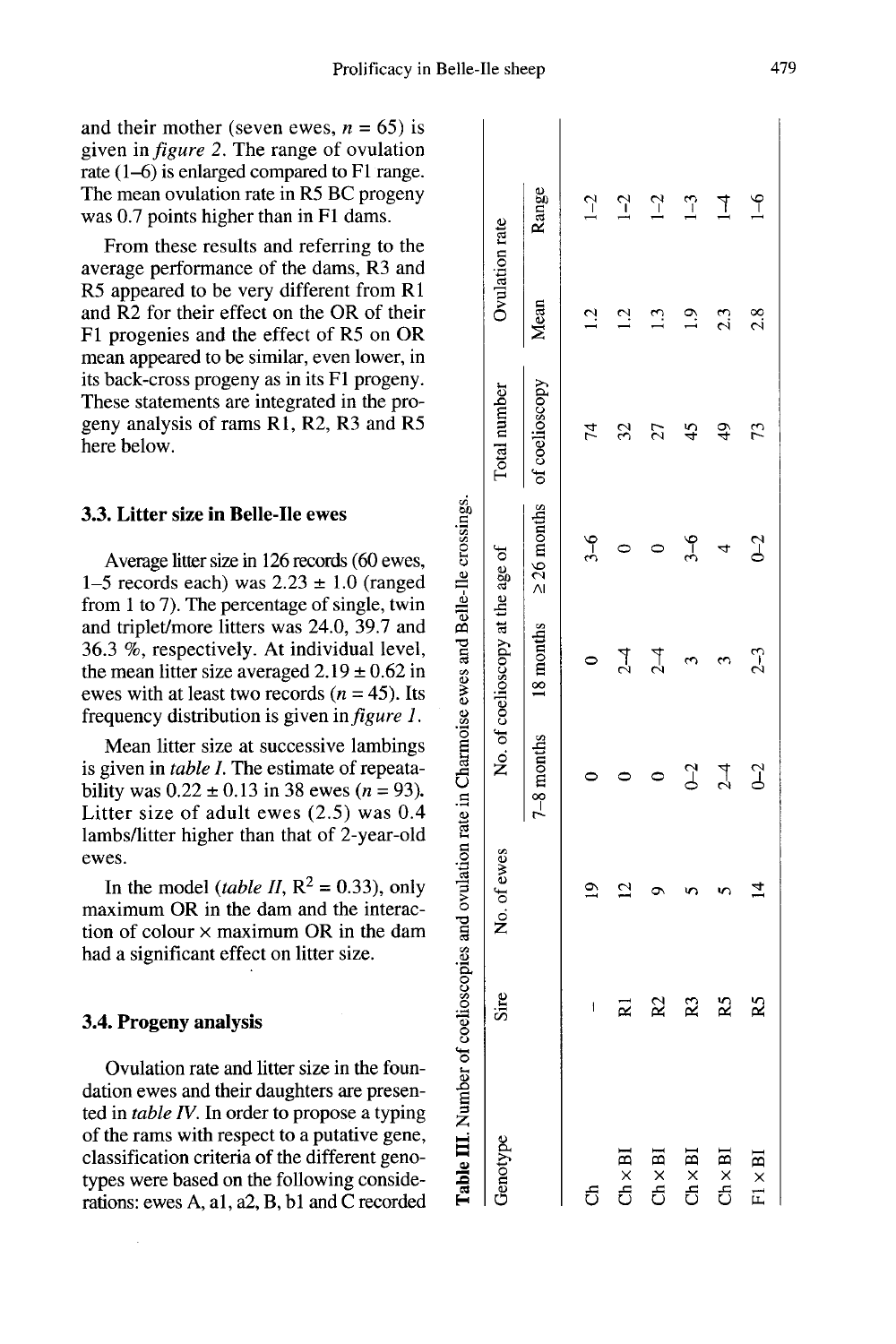

Figure 2. Distribution of ovulation rate  $(0-3$  records per breeding season) in seven Charmoise  $\times$  Belle-Ile ewes, aged 7–44 months  $(n = 65)$ and their 14 back-cross  $F1 \times$ Belle-Ile daughters, aged 7-32 months  $(n = 70)$ .

the highest ovulation rates (5, 6, 7 or 8) and were therefore assumed to be carrier of the putative gene. Daughters with low ovulation rates, i.e. one, two and sometimes three (e.g. b4, cl, c2 and c4) were considered as representative of non-carriers. Between these two extreme profiles, it seemed difficult to propose relevant criteria to separate heterozygous carriers from non-carriers on the one hand and heterozygous from homozygous carriers on the other.

In F1 progenies, R3 and R5 improved the OR mean and range in their progeny, whereas Rl and R2 did not. Therefore R1 and R2 were considered as non-carriers. This classification is not contradictory to their pure-bred progeny performances (table IV) where none of the daughters repeated the highest performance of the dam with the highest profile (C).

Ram R5 could not be a homozygous carrier since its mates, ewes B and E, gave at least one low rating daughter (b4 and e5). Considering the performances of its progeny in F1 and BC ewes, and a higher maximum OR in some pure-bred offspring compared with that of their dam (bl/B and e4+e6/E), it was therefore considered as a heterozygous carrier.

Ram R3 was the son of ewe C and ram R1 and gave only cross-bred progeny. The progeny consited of five F1 daughters exhibiting a very similar pattern to that of R5 F1 progeny with respect to OR mean and OR range. It was also designated as a heterozygote carrier.

Ram R4 gave only three pure-bred daughters with foundation ewes. As R5, ram R4 could not be considered a homozygous carrier since its mate G produced one daughter with a low ovulation rate  $(g1)$ . On the other hand, as its daughters (al and a2) repeated the very high ovulation rate of their mother and due to its estimated effect in the model, it was also assumed to be a heterozygous carrier.

Considering R1 and R2 as non-carriers and R4 and R5 as heterozygote carriers, intra- and between-year OR repeatabilities in their progeny were estimated and found to be  $0.59 \pm 0.06$  and  $0.43 \pm 0.14$ , respectively, in R1+R2 progeny  $(n = 110, 15$  ewes) and  $0.79 \pm 0.04$  and  $0.67 \pm 0.05$ , respectively, in R4+R5 progeny ( $n = 305, 49$  ewes).

# 4. DISCUSSION

In the different breeds where a major gene is reported to have an effect on ovulation rate and litter size, the presence of such a gene is supported by the following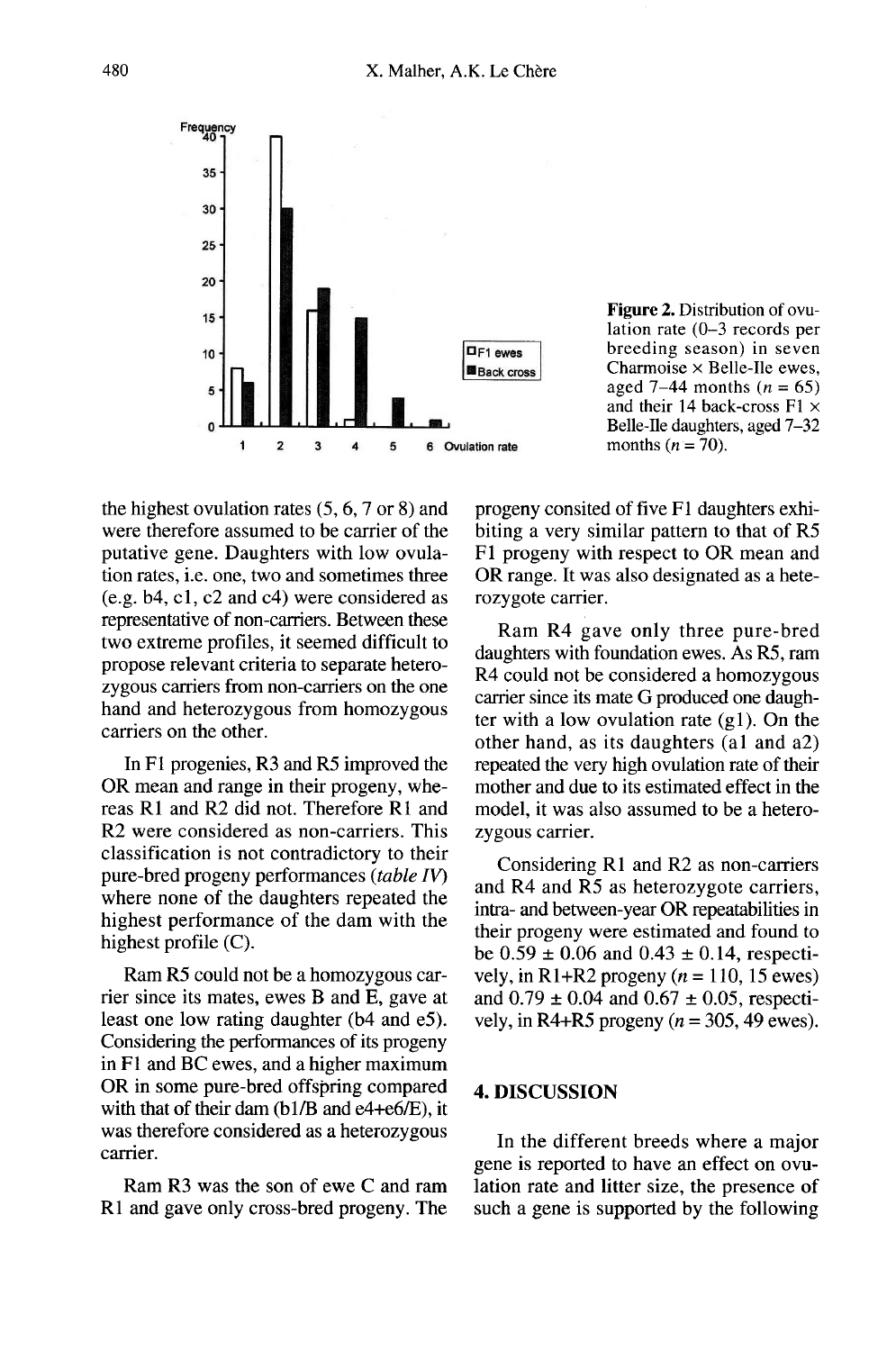| Sire           |              | Dam Ovulation rate (litter size)<br>in the dam                                |                                        | Daughter Ovulation rate (litter size)<br>in the daughter                                                                                         |
|----------------|--------------|-------------------------------------------------------------------------------|----------------------------------------|--------------------------------------------------------------------------------------------------------------------------------------------------|
| R1             | $\mathbf C$  | 4,4,5,(3),4,(4),3,(1),1,5,4,(1)                                               | c1                                     | 2,1,2,(1),1,1,1,(1)                                                                                                                              |
|                | $\mathbf{F}$ | $3,3,3, (2), 2,2, (2), 2, (1), 2, 2, 3, (1)$                                  | f1<br>f2                               | 1,2,(3),1,2,2,(2),2,2,2,2,(3)<br>$2,2,2, (2),3,2,3, (3),3,3,3,3, (3),3,2, (3)$                                                                   |
| R <sub>2</sub> | C            | 4,4,5,(3),4,(4),3,(1),1,5,4,(1)                                               | c <sub>3</sub>                         | c2 $1,2,1,(1),2,2,2,1,(2)$<br>2,2,2,3,3,3,3,3,2,4,3,3,4,3                                                                                        |
|                | D            | $1, 1 - 1, 1, 2, (2), 2, 1, 2, (2)$                                           | c4<br>d1                               | 1,2,3,(2),1,2,2,2,(2)<br>1, 1, 2, (1), 2, 3, 2, 2, 2, 2, (2)                                                                                     |
|                | E            | $2,1,1 - 2,2,2, (2),3,2,2, (2),3,2,3, (3)$                                    | d2<br>e1<br>e2                         | 1, 1, 2, (1), 2, 2, 3<br>$1,2,2, (2),2,2,3,3, (3),2,3, (2),3,3, (3),3,3, (3)$<br>2,2,2, (1),3,2,3, (2),2,3, (1)                                  |
| R <sub>4</sub> | $\mathsf{A}$ | 5,6,(7)                                                                       | a1                                     | $3,3-3,4,5,(4),4,5,(2),4,5,(3),4,7,(5)$                                                                                                          |
|                | G            | 4,2,4,(2),2,1,3,(3),3,3,2,4,(1)                                               | gl                                     | a2 $3,3-5,4,5,(4),6,6,(5),6,6,(4),6,7,(5)$<br>$1 - 2, 1, 2, (2), 2, 2, (2)$                                                                      |
| R <sub>5</sub> | B            | 4,4,4,5, (3),4,4, (2)                                                         | b3<br>b4                               | b1 $5.4 - 4.4.5, 8.5, (4)$ .4<br>b2 $2,2,2$ - 2,3,3,(1),3,3,(3),3<br>$4.4 - 3.4.5(3)$<br>$1.1 - 2.1.2.2$                                         |
|                | C<br>E       | 4,4,5,(3),4,(4),3,(1),1,5,4,(1)<br>$2,1,1 - 2,2,2, (2),3,2,2, (2),3,2,3, (3)$ | c5<br>e <sub>3</sub><br>e4<br>e5<br>e6 | $2,3,2 - 2,3,3$<br>$2,2, 2-3,3,3, (2), 2,3, (3), 2,3, (3)$<br>$1,2 - 2,4,2,(2),3,2,(2),3$<br>$1 - 2, 2, 2, (3), 2$<br>$2,3 - 3,2,2,3,3, (4),3,2$ |

Table IV. Successive ovulation rates (ovulation rate as ewe lambs in italics) and litter size (in brackets) of the foundation ewes and their progenies according to the sire.

criteria: the observation of a high variation between individuals for fecundity traits within a breed, population or family; a high repeatability of the ovulation rate and litter size and Mendelian transmission of higher fecundity characteristics to the progeny.

The present study followed the observation made by Malher and Denis [25] of an unusually high prolificacy in a population of indigenous sheep in France. The present findings confirmed the high litter size and presence of a wide range of variation in litter size in this population. Ovulation rate in this population was shown to have a high mean level, a wide variation, and a high repeatability, supporting the hypothesis that a major gene with a large effect on ovulation rate exists in this population.

Ovulation rate repeatability estimates in Belle-Ile and F2 ewes were high and similar to that in Javanese (0.65-0.80, Bradford et al. [5]), Cambridge (0.72, Hanrahan [14]) or Icelandic sheep (0.64-0.77, Eyp6rsd6ttir et al.  $[11]$ , all of which are breeds suggested to have a single gene responsible for a high fecundity. In contrast, the repeatability estimate in Charmoise ovulation rate appeared to be low, whereas that in F1 ewes appeared to be intermediate. Differences between repeatabilities in the two categories of Belle-Ile progenies  $(R1 + R2)$  versus R4 + R5) as well as between Fl and backcross ewes could be interpreted using the hypothesis that R1 and R2 were non-carriers and R3, R4 and R5 were heterozygous carriers.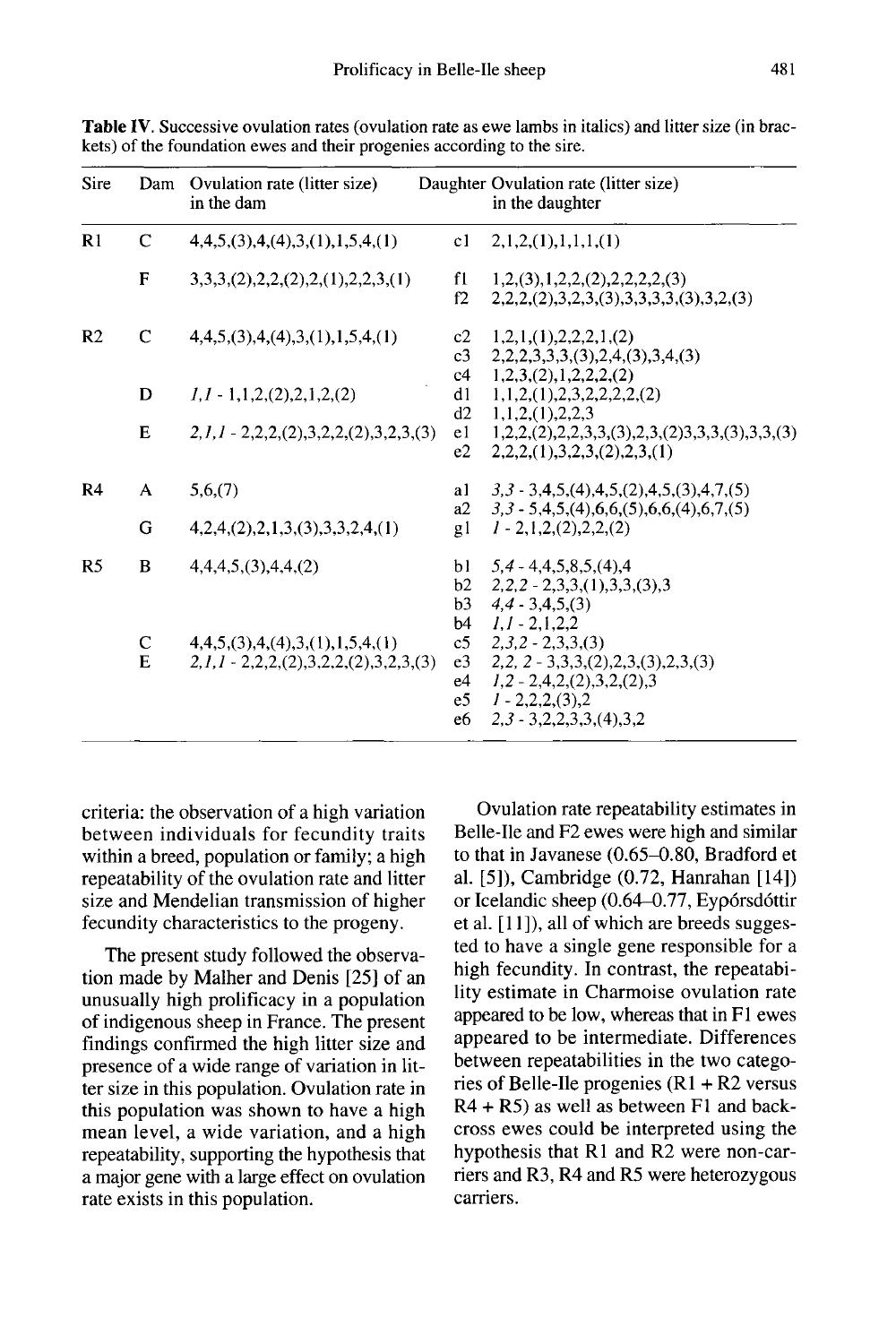The estimate of litter size repeatability (0.22) was intermediate between estimates for genotypes with a major gene: 0.35 in Javanese [5] 0.32 in Icelandic sheep [18] and for other prolific genotypes: 0.15 in DLS (Dorset \* Leicester \* Suffolk synthetic line) and DLS \* Finnish crosses [l2], 0.12 in Romanov breed [31], 0.11 in D'Man ewes [4].

In Charmoise ewes, no ovulation rate of three has ever been described. In Charmoise  $\times$  Belle-Ile cross, the progeny of two rams (R3 and R5) out of four exhibited at least one ovulation of three. This result can be therefore interpreted as an effect of the putative major gene in R3 and R5 progeny. Mean ovulation rate was clearly higher in progeny of the carrier rams compared with Charmoise dam records (+ 0.9) and in the R3 BC progeny (+ 0.7) compared with the F1 dams.

The effect of the gene on the range of ovulation rate in the crossbreeds (1-6) seemed rather limited compared to that in Belle-Ile ewes (1-8). Bindon and Piper [3] indicated that the effect of a major gene possibly depends on the genetic background in which it is expressed. It should also be noted that the records ranging from 1 to 6 in the backcross ewes were only collected during the three first breeding periods, whereas longer careers were available in Belle-Ile ewes.

In Belle-Ile sheep, black is determined to be recessive to white since no white offspring was ever obtained from black parents, whereas black offspring were commonly produced by white parents. Also, the variation of the coat colour pattern is mainly determined by alleles at the A locus where  $A^{wh}$  is the top allele determining white or tan colour of the fleece, as is reported in most of the white fleece breeds, even when face and legs are coloured [26] as was observed in some white Belle-Ile ewes. Black pattern in Belle-Ile sheep designates a general dark colour where different variants could be distinguished (red eye, dark grey, eye patch, etc.), as described in some other

non-standardized breeds such as Icelandic sheep [2] or Corsican sheep [21].

Influence of  $A^{wh}$  on litter size has already been described in Icelandic sheep and other breeds (as reviewed by J6nmundsson and Adalsteinsson [18]), with a significant reduction in litter size estimated at 0.15 in white ewes compared with non-white. In our model, calculated on a rather small number of records, the effect of colour on litter size appeared to be significant only through its interaction with the class of maximum OR in the dam but trends are opposite in each class. The overall effect of  $A^{wh}$  on ovulation rate is more clear-cut with a depressive effect of 0.5. An interaction was identified between ewe colour and OR class of the dam but not between ewe colour and sire. As classification of the dam is not adjusted for colour effect, it is difficult to predict if the interaction would occur in case of previous adjustment.

As a control population of similar genetic background is not available in Belle-Ile sheep, as is the case with Merino or Icelandic sheep for example, and considering the interaction of colour pattern on ovulation rate expression as stated above, it is difficult to define a specific and sensitive criterion for typing pure-bred ewes in such a small inbred population without progeny records.

Unknown a few years ago, the traditional sheep population of Belle-Ile has to be considered as an endangered population. The small size of the population promotes inbreeding and genetic drift and restricts the possibility of investigations devoted to the confirmation of the existence of the putative gene. News method of pedigree analysis [13] could offer the possibility for such a validation.

### ACKNOWLEDGEMENTS

The authors are grateful to Dr Etienne and Dr Catherine Lebigre, veterinarians on Belle-Ile en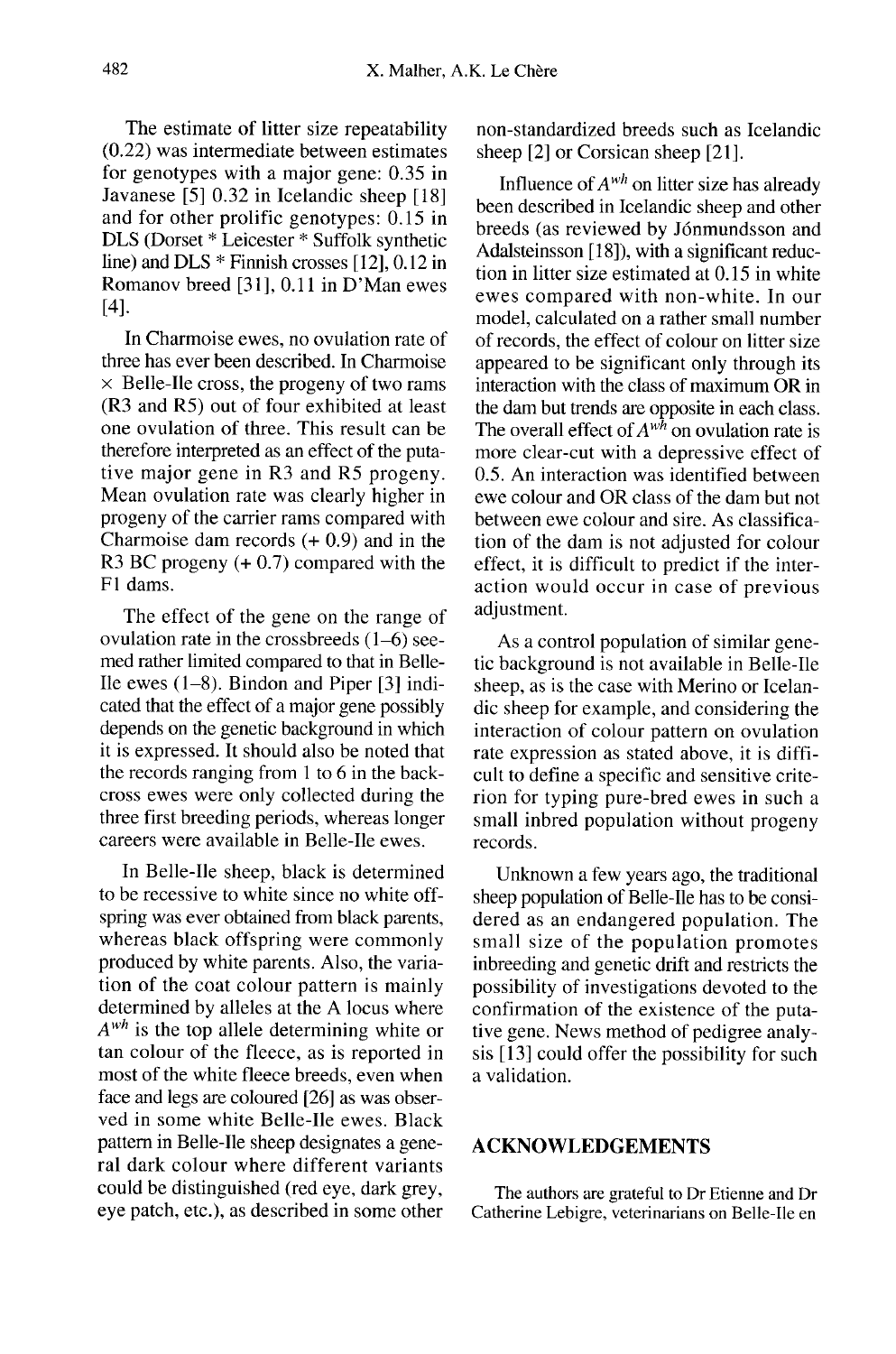Mer (F56360 Le Palais), the LDH/LNR of Nantes Veterinary School (Prof. F. Andre), the Ministry of Agriculture (DGER - Actions experimentation), Philippe Chemineau (Inra, Tours), J.Y. Patron (Herd Health and Food Quality Department, ENVN) for their help and support. Special acknowledgements to M. Fahmy (Lennoxville, Canada) for his kind rewriting and remarks. We are also grateful for the technical collaboration of J.-Y. Audiart for data management.

#### REFERENCES

- [1] Abacus Concepts, Stat view, Abacus Concepts, Inc. Berkeley, CA, USA, 1992.
- [2] Adalsteinsson S., Colour inheritance in Icelandic sheep and relation between colour, fertility and fertilization, J. Agr. Res. Icel. 2 (1) ( 1970) 3-135.
- [3] Bindon B.M., Piper R.L., Booroola (F) gene: major gene affecting ovine ovarian function. in: Evans J.W., Hollaender (Eds.), Genetic Engineering of Animals: an Agricultureal Perspective, Plenum Press, New York, 1986, pp. 67-93.
- [4] Boujenane I., Kerkal M., Khallouk M., Genetic and phenotypic parameters for litter traits of D'man ewes, Anim. Prod. 52 (1991) 127-132.
- [5] Bradford, G.E., Quirke J.F., Sitorus P., Inounu I., Tiesnamurti B., Bell F.L., Fletcher I.C., Torell D.T., Reproduction in Javanese sheep: evidence for a gene with large effect on ovulation rate and litter size, J. Anim. Sci. 63 (1986) 418-43 1.
- [6] Davis G.H., Shackell G.H., Kyle S.E., A putative major gene for prolificacy in Romney sheep, in: Elsen J.M., Bodin L., Thimonier J. (Eds.), Major Genes for Reproduction in Sheep, Proceedings of an International Workshop, 16-18 July 1990, Toulouse, France, Les Colloques de I'Inra 57, 1991, pp. 61-65.
- [7] Davis G.H., McEwan J.C., Fennessy P.F., Dodds K.G., Farquhar P.A., Evidence for the presence of a major gene influencing ovulation rate on the X-chromosome of sheep, Biol. Reprod. 44 (1991) 620-624.
- [8] Davis G.H., McEwan J.C., Fennessy P.F., Dodds K.G., Mc Natty K.P., 0 W.S., Infertility due to bilateral ovarian hypoplasia in sheep homozy-<br>gous (FecX<sup>I</sup>/FecX<sup>I</sup>) for the Inverdale prolifiof a major gene influencing ovulation rate on<br>the X-chromosome of sheep, Biol. Reprod. 44<br>(1991) 620–624.<br>Davis G.H., McEwan J.C., Fennessy P.F., Dodds<br>K.G., Mc Natty K.P., O W.S., Infertility due to<br>bilateral ovarian hypo Reprod. 46 (1992) 636-640.
- [9] Desvignes A., La race ovine Romanov, Ann. Zool. 20 (1971) 353-370.
- [10] Diffloth P., Zootechnie Moutons (France Etranger), Encyclopédie agricole, JB Baillières et Frères, Paris, 1923.
- [11] Eyporsdottir E., Adalsteinsson S., J6nmundsson J.V., Hanrahan J.P., Research work on the Icelandic Thoka Gene, in: Elsen J.M., Bodin L., Thimonier J. (Eds.), Major Genes for Reproduction in Sheep, Proceedings of an Intemational Workshop, 16-18 July 1990, Toulouse, France, Les Colloques de l'Inra 57, 1991, pp. 75-84.
- [12] Fahmy M.H., Repeatibility of ovulation rate, number of lambs born and ova loss in sheep with different ovulation rates, Can. J. Anim. Sci. 69(1989)307-314.
- [13] Guo S.W., Thompson E., Monte Carlo estimation of mixed models for large complex pedi grees, Biometrics 50 (1994) 417-432.
- [14] Hanrahan J.P., Phenotypic and genetic variation for ovulation rate in Cambridge sheep, Proceedings of the British society of Animal Production, Winter Meeting, paper no. 19, 1989.
- [15] Hanrahan J.P., Evidence for single gene effects on ovulation rate in the Cambridge and Belclare breeds, in: Elsen J.M., Bodin L., Thimonier J. (Eds.), Major Genes for Reproduction in Sheep, Proceedings of an International Workshop, 16- 18 July 1990, Toulouse, France, Les Colloques de I'Inra 57, 1991, pp. 93-102.
- [16] Hanrahan J.P., Owen, Variation and repeatability of ovulation rate in Cambridge ewes, Proc. British Society of Animal Production, paper 37, 1985.
- [17] Heuzé G., Des bêtes à laine dans la région de 1'Ouest, Agriculture de 1'Ouest 1 (1840) 411-426.
- [18] J6nmundsson J.V., Adalsteinsson S., Single genes for fecundity in Icelandic sheep, in: Land R.B., Robinson D.W. (Eds.), Genetics of Reproduction in Sheep, Butterworths, London, 1985, pp. 159-168.
- [19] Kuntz J., Dechambre J., Monographie agricole du d6partement du Morbihan, Annexe à l'enquête de 1929 (Ministère de l'Agriculture, ed), Statistique agricole de la France, 1937, pp. 224.
- [20] Lahlou-Kassi A., Benlamlih S., Boukliq R., Tibary A., Boujenane L, Reproduction and adaptation characterisitics in D'man sheep, J. Agric. Sci. Finland 60 (1988) 566-575.
- [21] Lauvergne J.J., Adalsteinsson S., Gènes pour la couleur de la toison de la Brebis corse, Ann. Génét. Sél. Anim. 8 (2) (1976) 153-172.
- [22] Magne J.H., Etude de nos races d'animaux domestiques et des moyens de les améliorer, Labé, Paris, 1857.
- [23] Mahieu M., Jego Y., Driancourt M.A., Chemineau P., Reproductive performances of Creole and Black-Belly ewes in the West-Indies: a new major gene controlling ovulation rate? Anim. Reprod. Sci. 19 (1989) 235-243.
- [24] Maijala K., History, recent developments and uses of Finnsheep, J. Agric. Sci. Finland 60  $(1988)$  449-454.